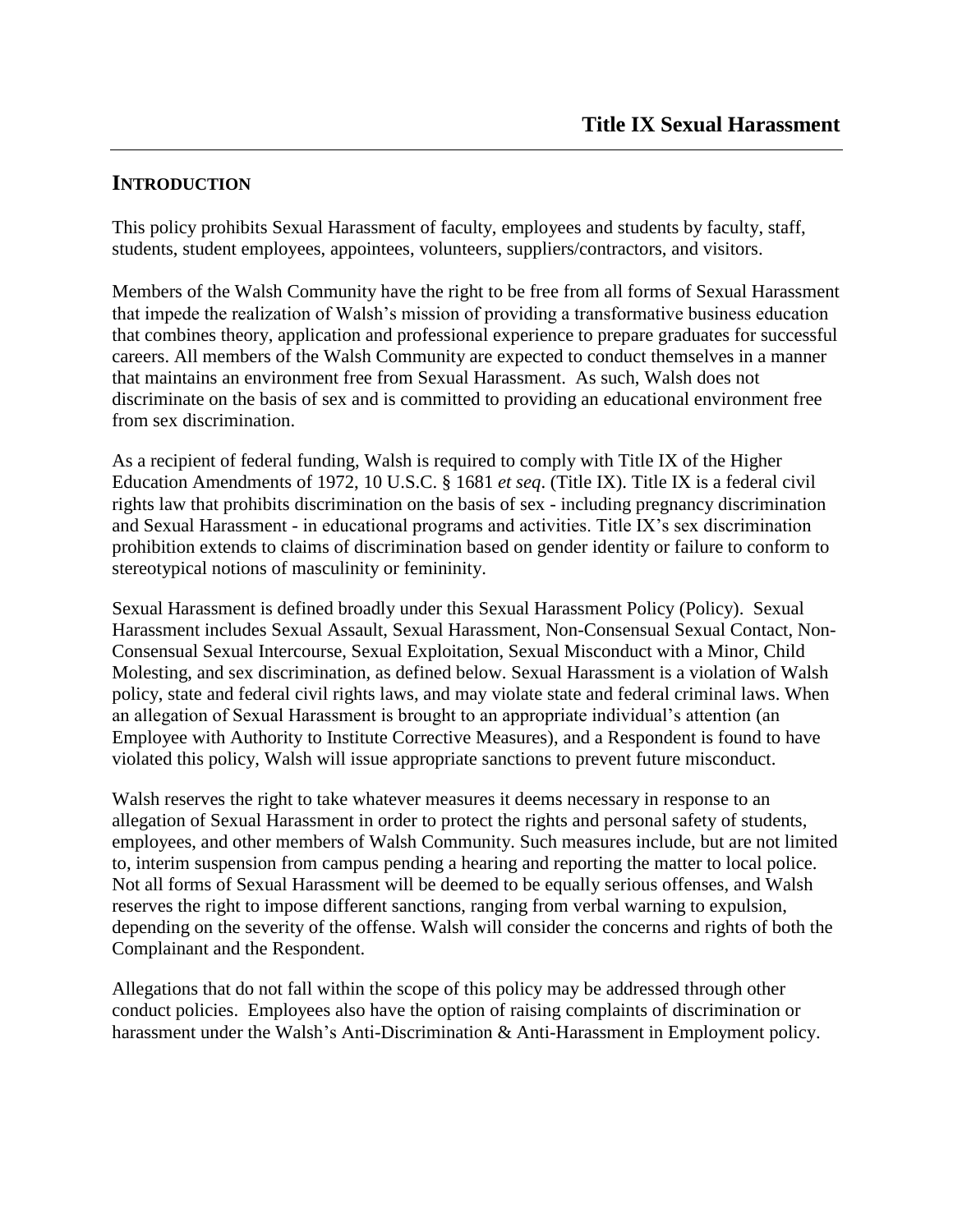# **DEFINITIONS**

The following terms and definitions apply to this Policy.

| <b>TERM</b>             | <b>DEFINITION</b>                                                                                                                                                                                                                                                                                                                                                                                                                                                                                                                                                                                                                                                                                                                                                                                                                                                                                                                                                                                                                                                                                                                                                                                                                   |
|-------------------------|-------------------------------------------------------------------------------------------------------------------------------------------------------------------------------------------------------------------------------------------------------------------------------------------------------------------------------------------------------------------------------------------------------------------------------------------------------------------------------------------------------------------------------------------------------------------------------------------------------------------------------------------------------------------------------------------------------------------------------------------------------------------------------------------------------------------------------------------------------------------------------------------------------------------------------------------------------------------------------------------------------------------------------------------------------------------------------------------------------------------------------------------------------------------------------------------------------------------------------------|
| <b>Actual Knowledge</b> | Notice of Sexual Harassment or allegations of Sexual Harassment to<br>Walsh's Title IX Coordinator or any official of Walsh who has<br>authority to institute corrective measures on behalf of Walsh.<br>Imputation of knowledge based solely on vicarious liability or<br>constructive notice is insufficient to constitute Actual Knowledge.<br>This standard is not met when the only official of Walsh with Actual<br>Knowledge is the Respondent. The mere ability or obligation to report<br>Sexual Harassment or to inform a Student about how to report Sexual<br>Harassment, or having been trained to do so, does not qualify an<br>individual as one who has authority to institute corrective measures on<br>behalf of Walsh. "Notice" includes, but is not limited to, a report of<br>Sexual Harassment to the Title IX Coordinator. Examples of an<br>Employee with authority to institute corrective measures on behalf of<br>Walsh include the Title IX Coordinator; the President & CEO of<br>Walsh; the Provost & Executive Vice President; the Vice President,<br>Chief Human Resources and Administrative Officer, as outlined in<br>Section III: Employees with Authority to Institute Corrective<br>Measures. |
| <b>Appointee</b>        | An individual deemed by Walsh administration to have an affiliation<br>with Walsh in a non-compensatory capacity.                                                                                                                                                                                                                                                                                                                                                                                                                                                                                                                                                                                                                                                                                                                                                                                                                                                                                                                                                                                                                                                                                                                   |
| Complainant             | Any person who is reported to have experienced conduct prohibited<br>by this policy, regardless of whether that individual makes a report or<br>participates in the review of that report by Walsh, and regardless of<br>whether that person is a member of the Walsh Community.                                                                                                                                                                                                                                                                                                                                                                                                                                                                                                                                                                                                                                                                                                                                                                                                                                                                                                                                                    |
| <b>Consent</b>          | Permission that is clear, knowing, voluntary, and expressed prior to<br>engaging in and during an act. Consent is active, not passive. Silence,<br>in and of itself, cannot be interpreted as Consent. Consent can be<br>given by words or actions, as long as those words or actions create<br>mutually understandable clear permission regarding willingness to<br>engage in (and the conditions of) sexual activity.<br>A. Consent to any one form of sexual activity cannot automatically<br>imply Consent to any other forms of sexual activity.                                                                                                                                                                                                                                                                                                                                                                                                                                                                                                                                                                                                                                                                               |
|                         | B. The existence of consent is based on the totality of the<br>circumstances, including the context in which the alleged<br>incident occurred and any similar previous patterns that may be<br>evidenced. Silence or the absence of resistance alone is not<br>consent.                                                                                                                                                                                                                                                                                                                                                                                                                                                                                                                                                                                                                                                                                                                                                                                                                                                                                                                                                             |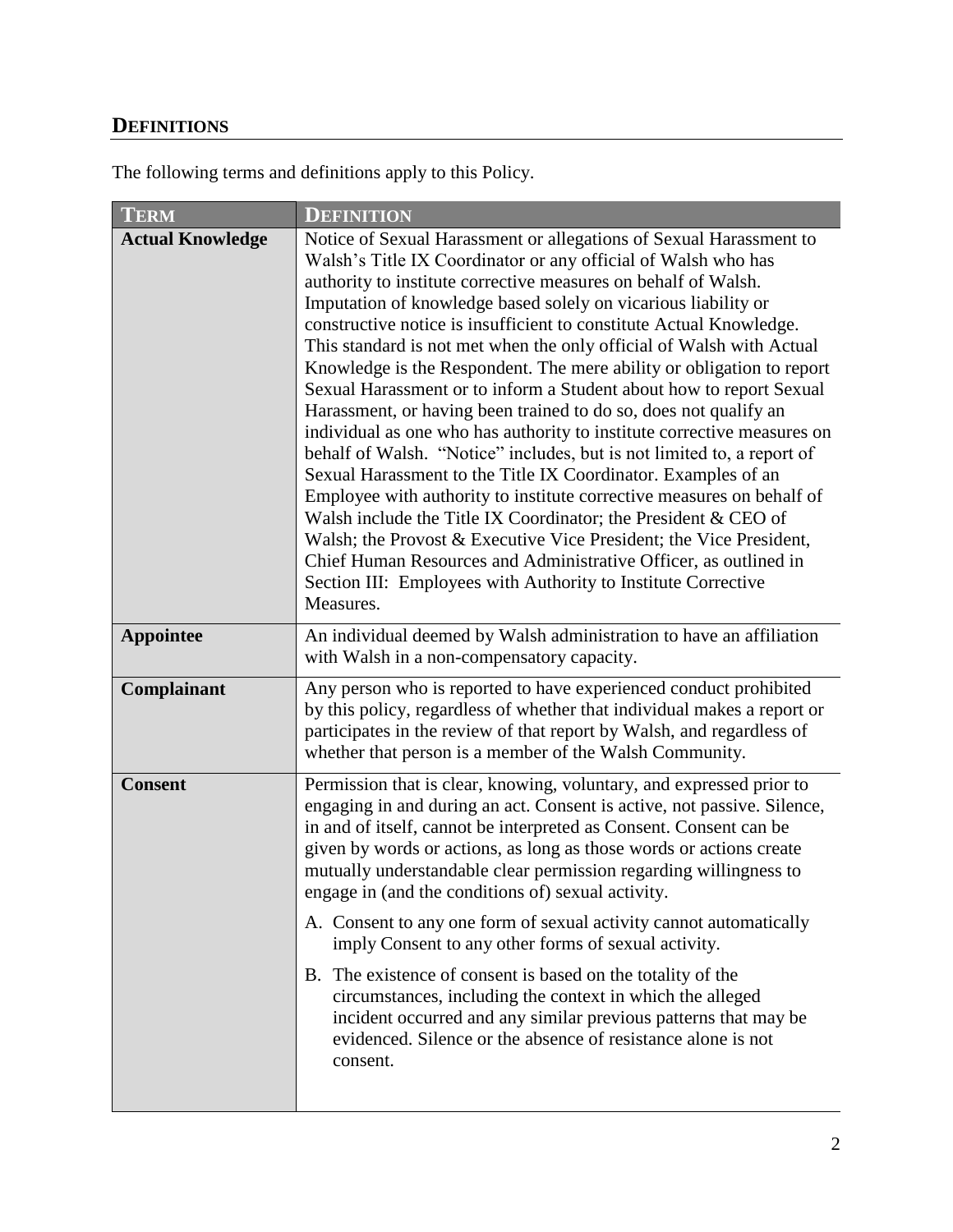|    | C. A person can withdraw consent at any time during sexual<br>activity by expressing in words or actions that he or she no<br>longer wants the act to continue, and, if that happens, the other<br>person must stop immediately.                                         |
|----|--------------------------------------------------------------------------------------------------------------------------------------------------------------------------------------------------------------------------------------------------------------------------|
|    | D. Previous relationships or prior Consent cannot imply<br>Consent to future sexual acts; this includes "blanket"<br>Consent ( <i>i.e.</i> , permission in advance for any/all actions at a<br>later time/place).                                                        |
|    | E. Consent cannot be given by an individual who one knows to<br>be – or based on the circumstances should reasonably have<br>known to be – substantially impaired $(e.g., by alcohol or$<br>other drug use, unconsciousness, etc.).                                      |
|    | Substantial impairment is a state when an individual cannot<br>i.<br>make rational, reasonable decisions because they lack the<br>capacity to give knowing Consent $(e.g., to understand the)$<br>"who, what, when, where, why, or how" of their sexual<br>interaction). |
|    | ii.<br>This also covers individuals whose substantial impairment<br>results from other physical or mental conditions including<br>mental disability, sleep, involuntary physical restraint, or<br>from the consumption of alcohol or other drugs.                        |
|    | iii.<br>Being impaired by alcohol or other drugs will never<br>function as a defense for any behavior that violates this<br>policy.                                                                                                                                      |
|    | F. It is the obligation of the person initiating the sexual activity to<br>obtain Consent.                                                                                                                                                                               |
|    | G. An individual cannot Consent who has been coerced, including<br>being compelled by force, threat of force, or deception; who is<br>unaware that the act is being committed; or who is coerced by a<br>supervisory or disciplinary authority.                          |
|    | Force: violence, compulsion, or constraint; physically<br>i.<br>exerted by any means upon or against a person.                                                                                                                                                           |
|    | ii.<br>Coercion: the application of pressure by the Respondent<br>that unreasonably interferes with the Complainant's ability<br>to exercise free will. Factors to be considered include, but<br>are not limited to, the intensity and duration of the conduct.          |
|    | H. A person who does not want to Consent to sex is not required to<br>resist or verbally object.                                                                                                                                                                         |
| I. | Withdrawal of Consent can be manifested through conduct and<br>need not be a verbal withdrawal of Consent (i.e. crying, pulling<br>away, pushing away, not actively participating, laying there,                                                                         |

 $\overline{\phantom{0}}$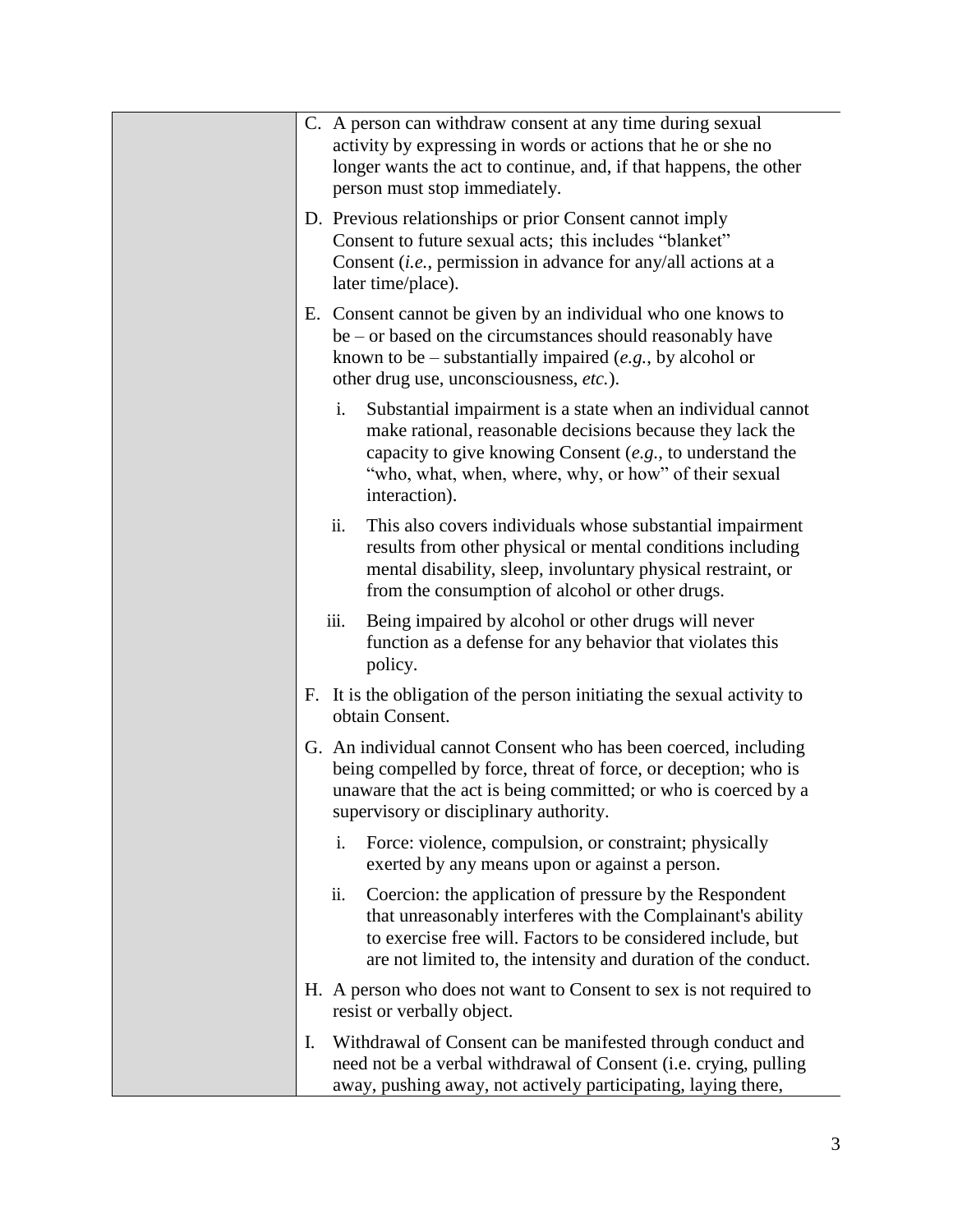| uncomfortable or upset facial expression).                                                                                                                                                                                                                                                                                                                                                                                                                                                                                                                                                                                                                                                                                                                                      |
|---------------------------------------------------------------------------------------------------------------------------------------------------------------------------------------------------------------------------------------------------------------------------------------------------------------------------------------------------------------------------------------------------------------------------------------------------------------------------------------------------------------------------------------------------------------------------------------------------------------------------------------------------------------------------------------------------------------------------------------------------------------------------------|
| Consent may not be given by an individual who has not reached<br>J.<br>the legal age of Consent under applicable law. This means that<br>sexual contact by an adult with a person below the age of<br>consent is a violation of this policy (as well as a crime), even if<br>the minor appeared to have wanted to engage in the act.                                                                                                                                                                                                                                                                                                                                                                                                                                            |
| The administrator(s) who oversee(s) any hearing or appeal which<br>takes place as part of the formal resolution process.                                                                                                                                                                                                                                                                                                                                                                                                                                                                                                                                                                                                                                                        |
| A complaint filed by the Complainant or Walsh that triggers Walsh's<br>full investigation and hearing process under Title IX.                                                                                                                                                                                                                                                                                                                                                                                                                                                                                                                                                                                                                                                   |
| An individual assigned by the Title IX Coordinator to investigate the<br>alleged Sexual Harassment and oversee the investigative hearing.                                                                                                                                                                                                                                                                                                                                                                                                                                                                                                                                                                                                                                       |
| Any member of the Walsh Community who is reported to have<br>engaged in conduct prohibited by this policy.                                                                                                                                                                                                                                                                                                                                                                                                                                                                                                                                                                                                                                                                      |
| Any adverse employment or educational action taken against a person<br>because of the person's participation in a complaint or investigation of<br>discrimination or Sexual Harassment. No person may intimidate,<br>threaten, coerce, or discriminate against any individual for the<br>purpose of interfering with any right or privilege secured by Title IX<br>or Walsh policy, or because the individual has made a report or<br>complaint, testified, assisted, or participated or refused to participate<br>in any manner in a Title IX investigation or other University<br>investigation, proceeding, or hearing. Acts of alleged retaliation<br>should be reported immediately to the Title IX Coordinator and will<br>be promptly investigated.                      |
| The following constitute acts of Sexual Harassment under this policy:<br>A. An employee of the recipient conditioning the provision of an<br>aid, benefit, or service of the recipient on an individual's<br>participation in unwelcome sexual conduct;<br>B. Unwelcome conduct determined by a reasonable person to be so<br>severe, pervasive, and objectively offensive that it effectively<br>denies a person equal access to the recipient's education<br>program or activity; or<br>C. "Sexual assault" as defined in 20 U.S.C.1092(f)(6)(A)(v) and as<br>further described below, "dating violence" as defined in 34<br>U.S.C. $12291(a)(10)$ , "domestic violence" as defined in 34<br>U.S.C. $12291(a)(8)$ , or "stalking" as defined in 34 U.S.C.<br>$12291(a)(30)$ . |
|                                                                                                                                                                                                                                                                                                                                                                                                                                                                                                                                                                                                                                                                                                                                                                                 |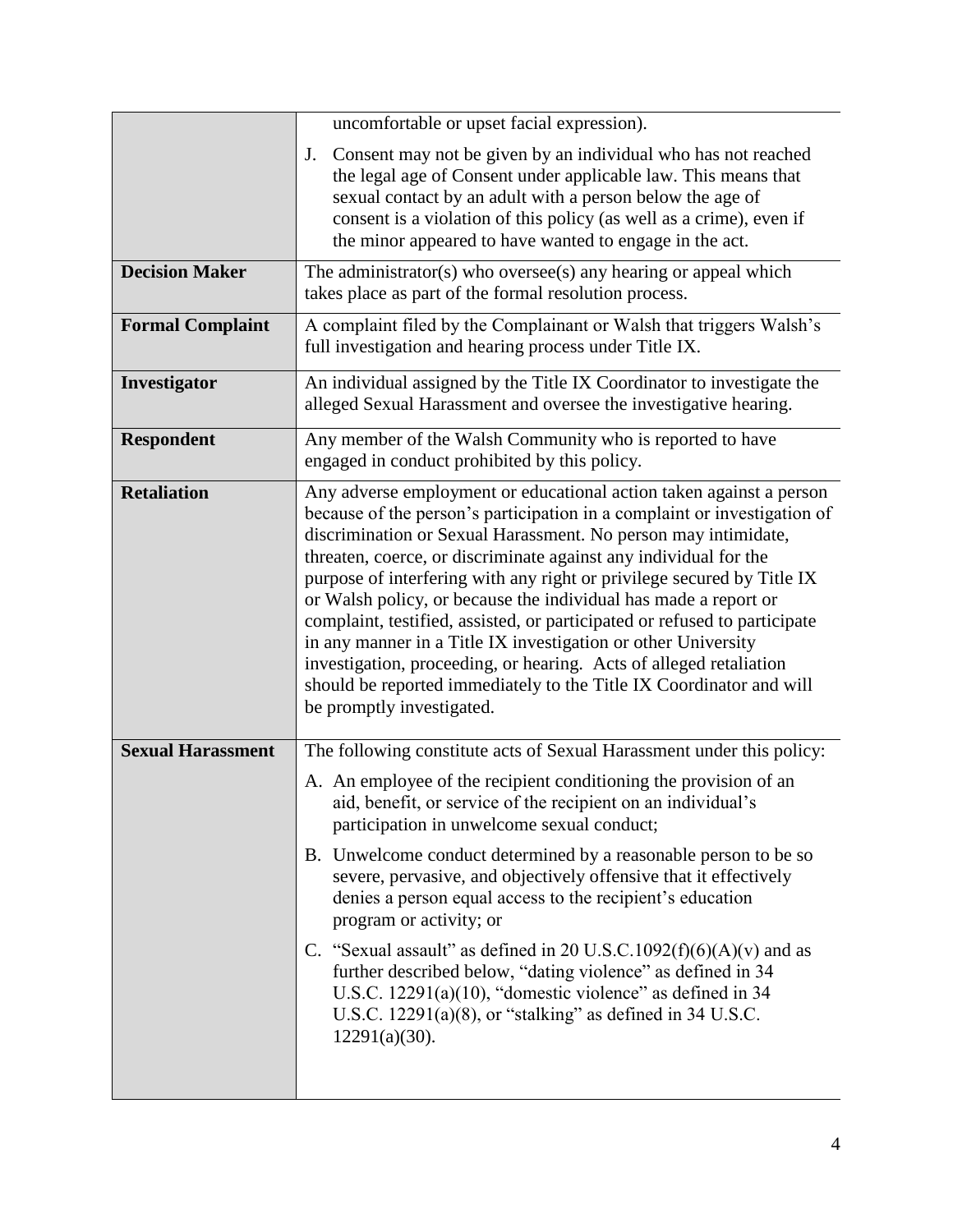|                             | Sexual assault includes:                                                                                                                                                                                                                                                                                                                                                                                                                                                                                                                                                                                                                                                                        |
|-----------------------------|-------------------------------------------------------------------------------------------------------------------------------------------------------------------------------------------------------------------------------------------------------------------------------------------------------------------------------------------------------------------------------------------------------------------------------------------------------------------------------------------------------------------------------------------------------------------------------------------------------------------------------------------------------------------------------------------------|
|                             | Rape, defined as the penetration, no matter how slight, of<br>a)<br>the vagina or anus, with any body part or object, or oral<br>penetration by a sex organ of another person (male or<br>female), without the consent of the victim.                                                                                                                                                                                                                                                                                                                                                                                                                                                           |
|                             | b) Fondling, defined as the touching of the private body parts<br>of another person for the purpose of sexual gratification,<br>without the consent of the victim, including instances<br>where the victim is incapable of giving consent because of<br>his/her age or because of his/her temporary or permanent<br>mental incapacity.                                                                                                                                                                                                                                                                                                                                                          |
|                             | Incest, defined as sexual intercourse between persons who<br>c)<br>are related to each other within the degrees wherein<br>marriage is prohibited by law.                                                                                                                                                                                                                                                                                                                                                                                                                                                                                                                                       |
|                             | d) Statutory Rape, defined as sexual intercourse with a person<br>who is under the statutory age of consent.                                                                                                                                                                                                                                                                                                                                                                                                                                                                                                                                                                                    |
| <b>Student</b>              | Generally defined as an individual to whom an offer of admission<br>has been extended, paid an acceptance fee, registered for classes, or<br>otherwise entered into another agreement with Walsh to take<br>instruction. Student status lasts until an individual graduates, is<br>permanently dismissed, or is not in attendance for two complete,<br>consecutive terms, and includes those with a continuing educational<br>relationship with Walsh; "Student" also includes registered Student<br>organizations. A Student organization remains a "Student" for<br>purposes of this policy for one calendar year following the<br>expiration of the organization's most recent registration. |
|                             | Walsh reserves the right to administer this policy and proceed with<br>any process provided by this policy even if the Student withdraws<br>from Walsh, is no longer enrolled in classes, or subsequently fails to<br>meet the definition of a Student while a disciplinary matter is pending.                                                                                                                                                                                                                                                                                                                                                                                                  |
| <b>Title IX Coordinator</b> | The designated official with primary responsibility for coordinating<br>Walsh's compliance with Title IX. This individual provides<br>leadership for Title IX activities; offers consultation, education, and<br>training; and helps to ensure that Walsh responds appropriately,<br>effectively, and equitably to all Title IX issues.                                                                                                                                                                                                                                                                                                                                                         |
| <b>Walsh Community</b>      | Faculty, trustees, staff, students, student employees, appointees,<br>volunteers, suppliers/contractors, and visitors.                                                                                                                                                                                                                                                                                                                                                                                                                                                                                                                                                                          |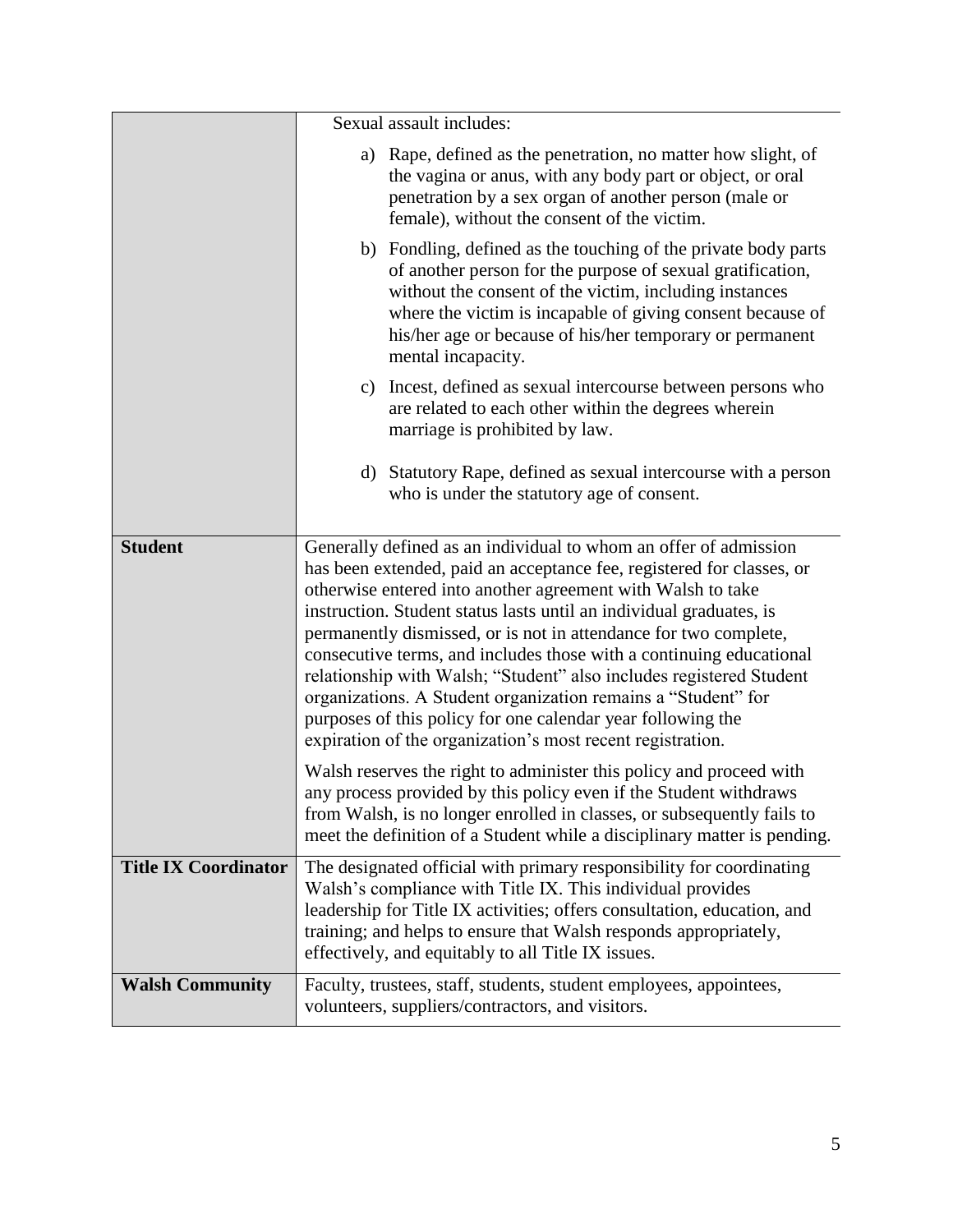## **POLICY DETAILS**

### **I. SCOPE**

- A. Medium
	- i. This policy applies to alleged Sexual Harassment in any medium. Sexual Harassment may manifest in many evolving forms including, but not limited to: physical, verbal, and visual, whether in person or online in any format.
- B. Jurisdiction
	- i. Walsh has a compelling obligation to address allegations and suspected instances of Sexual Harassment when it has Actual Knowledge that this policy has been violated. Walsh must inform the Respondent of the allegations and may take any further action it deems appropriate, including pursuing an investigation even in cases when the Complainant is reluctant to proceed. The Complainant will be notified in advance when such action is necessary.
	- ii. Walsh's disciplinary response may be limited if the Respondent is a visitor or other third-party or is not subject to Walsh's jurisdiction.
- C. Location
	- i. This policy applies to alleged Sexual Harassment that takes place in a Walsh's educational program or activity, against a person in the United States. This includes locations, events, or circumstances over which Walsh exercised significant control over both the Respondent and the context in which the Sexual Harassment occurred.
	- ii. This policy also applies to alleged Sexual Harassment that occurs off-campus, including virtual spaces over which Walsh exercises significant control, or in any building owned or controlled by a student organization that is officially recognized by Walsh.
	- iii. In situations not covered above, but where the Sexual Harassment undermines the security of Walsh Community or the integrity of the educational process or poses a serious threat to self or others, other applicable Walsh procedures for general misconduct may be applied.
- D. This policy is not intended for, and will not be used to, infringe on academic freedom or to censor or punish members of the Walsh Community who exercise their legitimate First Amendment rights (as applicable).
- E. Policy Maintenance
	- i. This policy is managed by the Title IX Coordinator.
	- ii. This policy and the associated procedures will be revised by the Vice President, Chief Human Resources, Human Resources and Administrative Officer, or designees, as appropriate.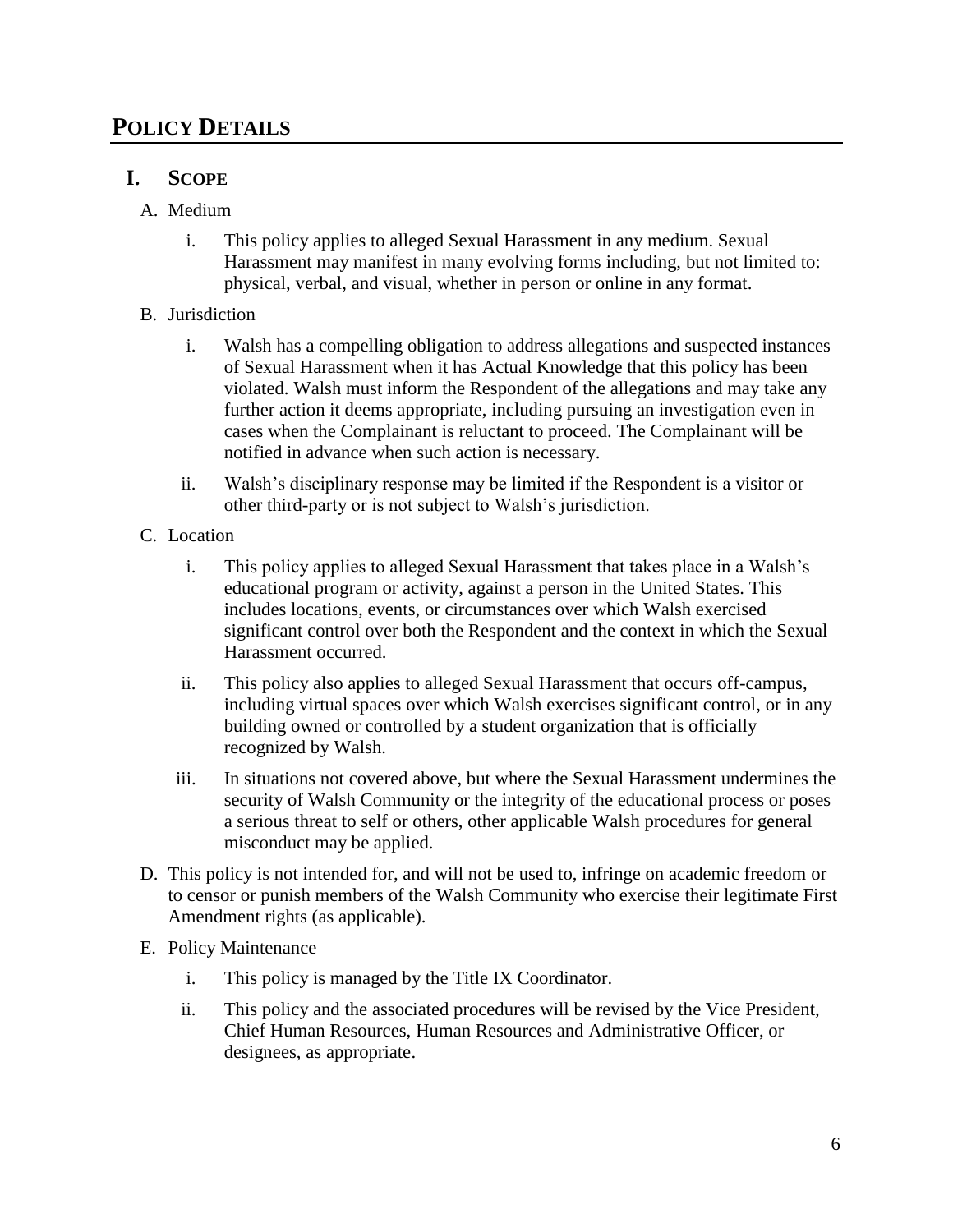## **II. RECEIVING SUPPORTIVE MEASURES**

A. Members of the Walsh Community impacted by Sexual Harassment are encouraged to use counseling and support services, listed on Walsh's website.

## **III. EMPLOYEES WITH AUTHORITY TO INSTITUTE CORRECTIVE MEASURES**

- A. Walsh designates certain employees who have the authority to institute corrective measures on its behalf. Under this policy, their knowledge of Sexual Harassment conveys Actual Knowledge to Walsh*.*
- B. The following employees have been designated by Walsh as having the authority to initiate corrective measure on its behalf:
	- i. Title IX Coordinator
	- ii. President & CEO
	- iii. Provost & Executive Vice President
	- iv. Vice President, Chief Human Resources & Administrative Officer
- C. When one of the above employees learns of alleged sexual harassment, that employee should contact a Title IX Coordinator as soon as possible.
- D. Employees may have additional reporting obligations provided by law and/or other Walsh policies.
- E. Corrective action may be taken against any individual who has a duty to report and who fails to respond in a manner consistent with the provisions of applicable laws, regulations, policies, and procedures.

## **IV. EMPLOYEE DUTY TO REPORT**

*All Walsh employees have reporting responsibilities to ensure the institution can take appropriate action.*

- A. All Walsh employees, except those exempted by legal privilege of confidentiality or expressly identified as a confidential reporter, have an obligation to report incidents of Sexual Assault. Any employee who receives a disclosure of Sexual Assault or becomes aware of information that would lead a reasonable person to believe that a Sexual Assault may have occurred involving anyone covered under this policy, must report all known information immediately.
- B. In addition to the requirement of reporting incidents of Sexual Assault, the following members of the Walsh Community have an additional obligation to report all other incidents of Sexual Harassment, when they receive a disclosure of Sexual Harassment or become aware of information that would lead a reasonable person to believe that Sexual Harassment may have occurred involving anyone covered under this policy. These individuals must report the incident within five workdays of becoming aware of such information:
	- i. Executive officers;
	- ii. Assistant/associate vice presidents, department directors, department academic chairs (including those serving in assistant or associate roles);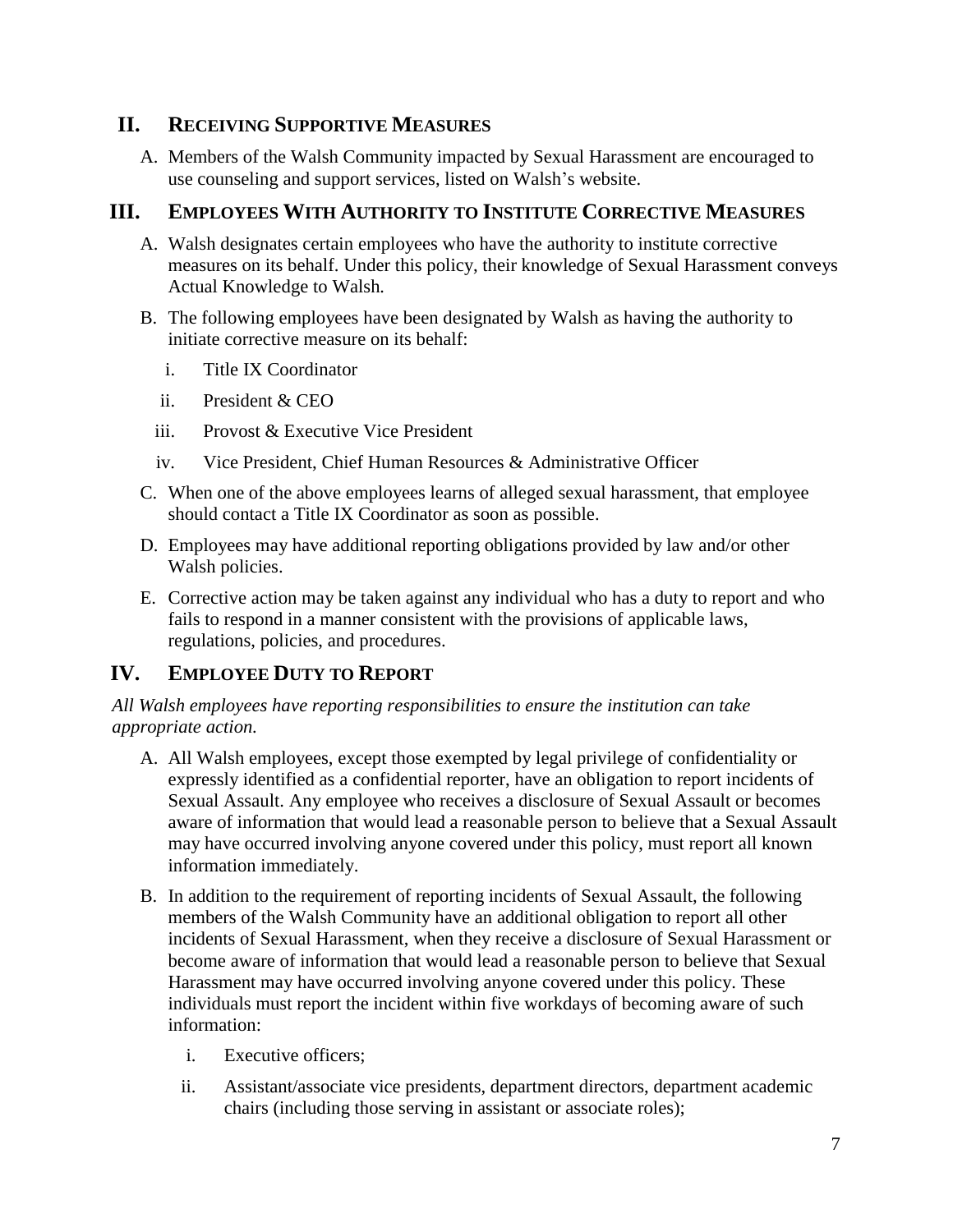- iii. Supervisors who have hiring or firing authority over at least three employees who are not Student or post-doc employees;
- iv. Faculty and staff members who serve as advisors to Walsh-recognized Student groups;
- v. Campus Security Authorities designed by Walsh under the Clery Act not otherwise specified in this provision; and
- vi. Individuals serving in any of the positions described above on an acting or interim basis.
- C. Employees are not required to report disclosures of information regarding Sexual Harassment pursuant to this policy in the following circumstances, unless an individual covered under this policy is implicated or the individual is explicitly seeking assistance from Walsh:
	- i. At public survivor support events including, but not limited to: "Take Back the Night," candlelight vigils, protests, and survivor speak-outs;
	- ii. During an individual's participation as a subject in a Walsh approved human subjects research protocol.
- D. Employees with a duty to report should contact the Title IX Coordinator share all known information.
- E. Employees may have additional reporting obligations provided by law and/or other Walsh policies.
- F. The following categories of employees are exempt from the duty to report Sexual Assault and other Sexual Harassment, due to their legal or professional privilege of confidentiality or their designation by Walsh as a confidential reporter:
	- i. Professional counselors, defined as a person whose official responsibilities include providing mental health counseling to members of the Walsh Community and who is functioning within the scope of that license or certification and their Walsh employment. This definition applies even to professional counselors who are not employees of Walsh but are under contract to provide counseling at Walsh.
	- ii. Other employees with a professional license requiring confidentiality who are functioning within the scope of that license or certification and their Walsh employment.
		- a) For example, a physician with a dual appointment as a clinician and professor would be required to report instances of Sexual Harassment of which they become aware in the scope of their employment as a professor, but must keep such information confidential and privileged if learned in the scope of their duties as a physician unless there is a mandatory reporting requirement under state law.
- G. Corrective action may be taken against any individual who has a duty to report and who fails to respond in a manner consistent with the provisions of applicable laws, regulations, policies, and procedures.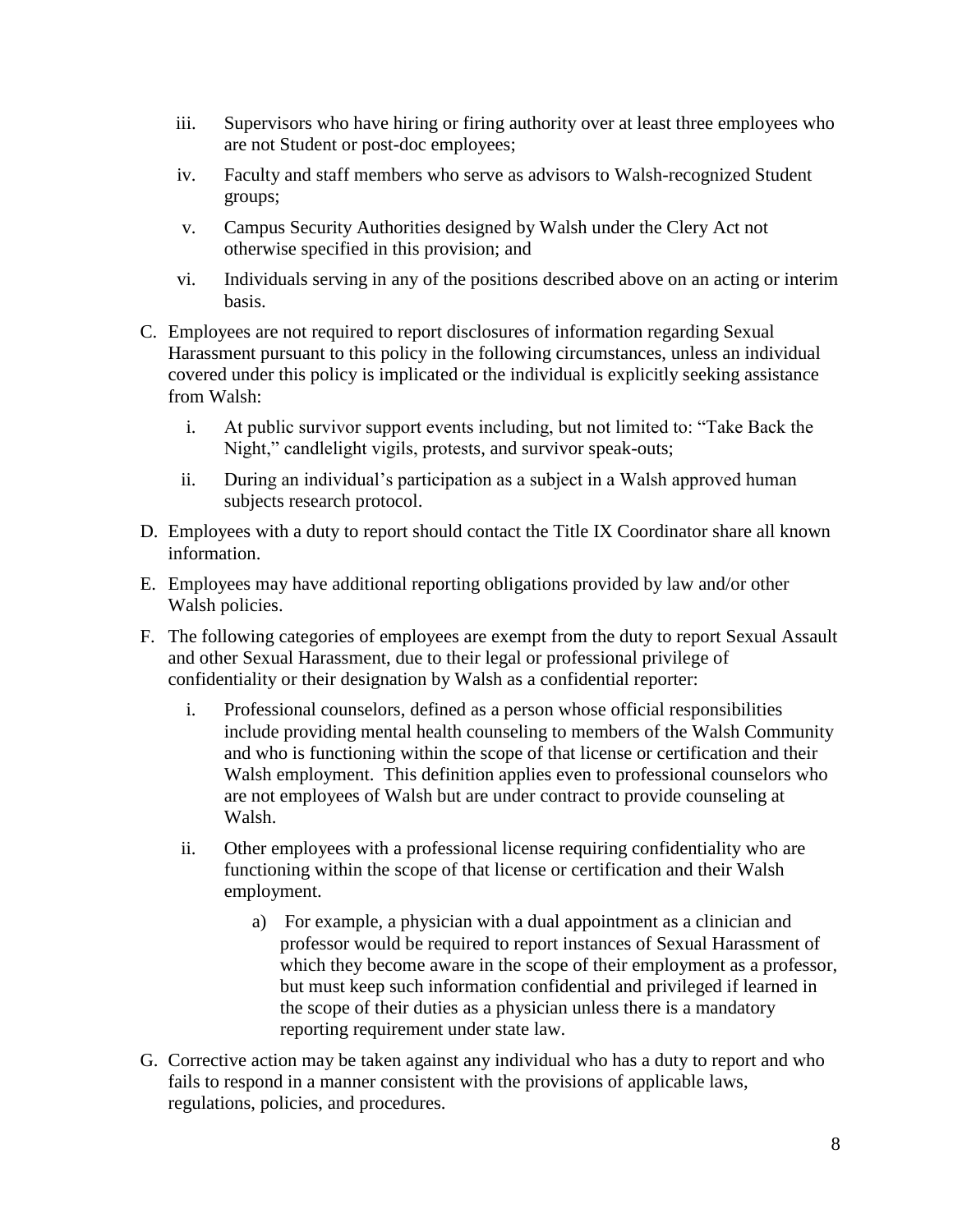### **V. REPORTING ALLEGATIONS OF SEXUAL HARASSMENT**

- A. Any person may report sexual harassment. By way example, this includes::
	- i. Students
	- ii. Employees
	- iii. Parents
	- iv. Any Walsh Community member or other individual who is directly involved in, observes, or reasonably believes that Sexual Harassment may have occurred.
- B. Reports can be made to the Title IX Coordinator in the following ways:

| In-Person: | Beth Barnes, Title IX Coordinator or Suzanne Siegle, Alternate<br>Title IX Coordinator, 3838 Livernois Rd., Troy, MI 48083 |
|------------|----------------------------------------------------------------------------------------------------------------------------|
| Mail:      | Beth Barnes, Title IX Coordinator or Suzanne Siegle, Alternate<br>Title IX Coordinator, 3838 Livernois Rd., Troy, MI 48083 |
| Phone:     | (248) 823-1239 (Beth Barnes) or (248) 823-1339 (Suzanne Siegle)                                                            |
| Email:     | bbarnes@walshcollege.edu or ssiegle@walshcollege.edu                                                                       |

C. Making a report to Walsh does not preclude the individual from filing a report of a crime with law enforcement nor does it extend time limits that may apply in criminal processes. Filing a report with law enforcement is not a prerequisite of making a report with Walsh. However, individuals may request assistance from the Title IX Coordinator or designee to notify law enforcement.

## **VI. CONFIDENTIALITY AND PRIVACY**

- A. Walsh recognizes the importance of confidentiality and privacy. Information received in connection with the reporting, investigation, and resolution of allegations will be treated as private and will only involve individuals whom Walsh determines are necessary to conduct an appropriate investigation, to provide assistance and resources to parties, to perform other appropriate Walsh functions, or when Walsh is required to provide information under the law.
- B. If an incident is disclosed or reported to Walsh and the individual requests that no investigation be conducted or disciplinary action be taken, the Title IX Coordinator or designee will explain that Walsh prohibits Retaliation and explain the steps Walsh will take to prevent and respond to Retaliation if the individual participates in a resolution process. The Title IX Coordinator or designee will evaluate the request to determine whether Walsh can honor the request while still providing a safe and nondiscriminatory environment.
- C. A decision to proceed despite an individual's request will be made on a case-by-case basis after anindividualized review, and the Complainant will be notified if such a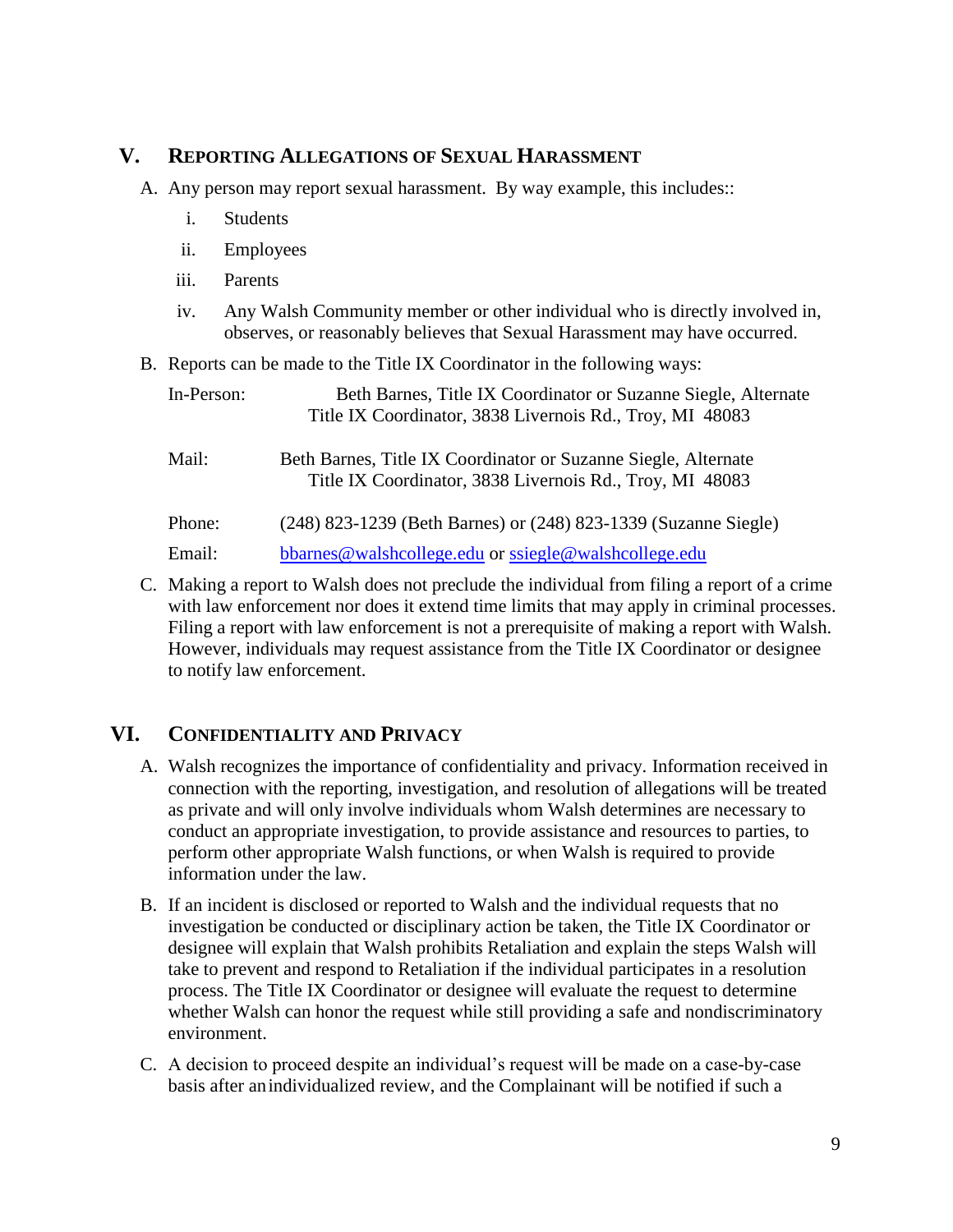decision is made. If Walsh proceeds with an investigation, the Complainant is under no obligation to proceed as a part of the investigation.

D. All individuals involved in the process should observe the same standard of discretion and respect foreveryone involved in the process.

## **VII. RETALIATION**

- A. Retaliation is prohibited by Walsh policy and law. Walsh will not tolerate Retaliation in any form against any individual who makes an allegation, files a report, serves as a witness, assists a Complainant, or participates in an investigation of discrimination or harassment.
- B. Retaliation is a serious violation that can subject the offender to discipline, up to and including termination of employment and/or suspension or dismissal of a Student, independent of the merits of the underlying allegation.
- C. Allegations of Retaliation should be reported to the Title IX Coordinator.

## **VIII. INVESTIGATION AND RESOLUTION OPTIONS**

- A. Initial Assessment
	- i. Walsh reviews all reports of Sexual Harassment under this policy, under the direction of the Title IX Coordinator or designee for an initial assessment of the reported information. The available resolution options will be guided by the availability of information or evidence suggesting that a policy violation may have occurred; Walsh's obligation to investigate and provide appropriate remedies to eliminate, prevent, and address the effects of the prohibited conduct; and the desire of the Complainant to participate in an investigation or other resolution.
	- ii. Upon completion of an initial assessment, the Title IX Coordinator or designee will determine the available options for resolution and will communicate the options to the parties.
- B. Informal Resolution

Informal resolution may be utilized in some circumstances, if Walsh deems appropriate and both parties agree to it.

C. Investigative Resolution

Walsh, under the direction of the Title IX Coordinator, may resolve a report of Sexual Harassment through investigative resolution when the alleged Sexual Harassment, if true, would be prohibited under applicable Walsh policy. In instances when informal resolution is inappropriate, when the party requests, or when Walsh requires formal investigation, Walsh will consider the concerns and rights of all parties and provide a prompt, fair, impartial, and equitable process.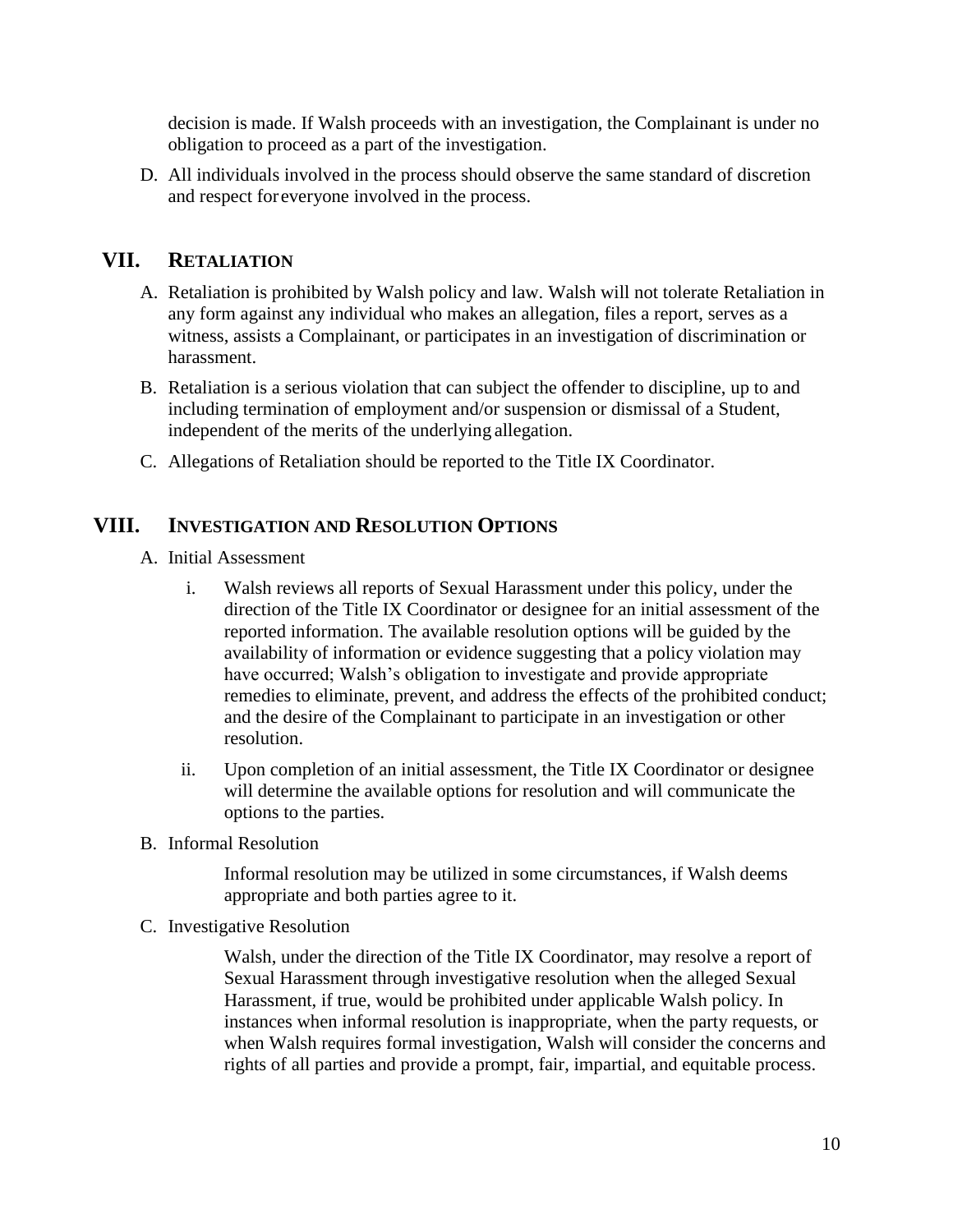## **IX. REMEDIES**

- A. When Walsh makes a finding of a policy violation, it will take steps, whether individual or systemic, to stop the alleged Sexual Harassment, prevent its recurrence, and remedy the discriminatory effects on the Complainant and others, as appropriate.
- B. Corrective Actions/Sanctions
	- i. When the Respondent is a Student, potential sanctions include formal reprimand, disciplinary probation, suspension, dismissal, and other appropriate educational sanctions.
	- ii. When the Respondent is an employee, corrective actions may be taken pursuant to Walsh's applicable policies relating to employees and faculty. Disciplinary corrective actions include coaching, development plans, reduction in supervisory duties and leadership responsibilities, changes in salary, termination, and other appropriate corrective actions.
	- iii. Student employees may be subject to corrective action and sanctions under Student and/or employee policies depending on the nature of the case. For instance, a Student employee who is dismissed from Walsh may also be subject to termination or other corrective actions.
- C. Any corrective actions or sanctions will not take effect until any appeals have been completed.
- D. Interim Supportive Measures
	- i. Supportive measures will be made available to both the Complainant and Respondent whether or not a Formal Complaint is filed to ensure equal access to Walsh's education and employment programs and activities. The Title IX Coordinator or designee will conduct an individualized assessment and will review requests from the Complainant and Respondent to determine supportive measures that are appropriate and reasonably available at no cost to the Complainant or Respondent. Supportive measures may include, but are not limited to:
		- a. No contact directives;
		- b. Referral to campus and community resources for victim advocacy, counseling, health services, legal assistance, immigration assistance, disability services;
		- c. Academic support including extensions of time and other course-related adjustments;
		- d. Modification of work or class schedules;
		- e. Change in work locations;
		- f. Change in reporting relationship;
		- g. Consideration of leave requests; and
		- h. Assistance with academic petitions.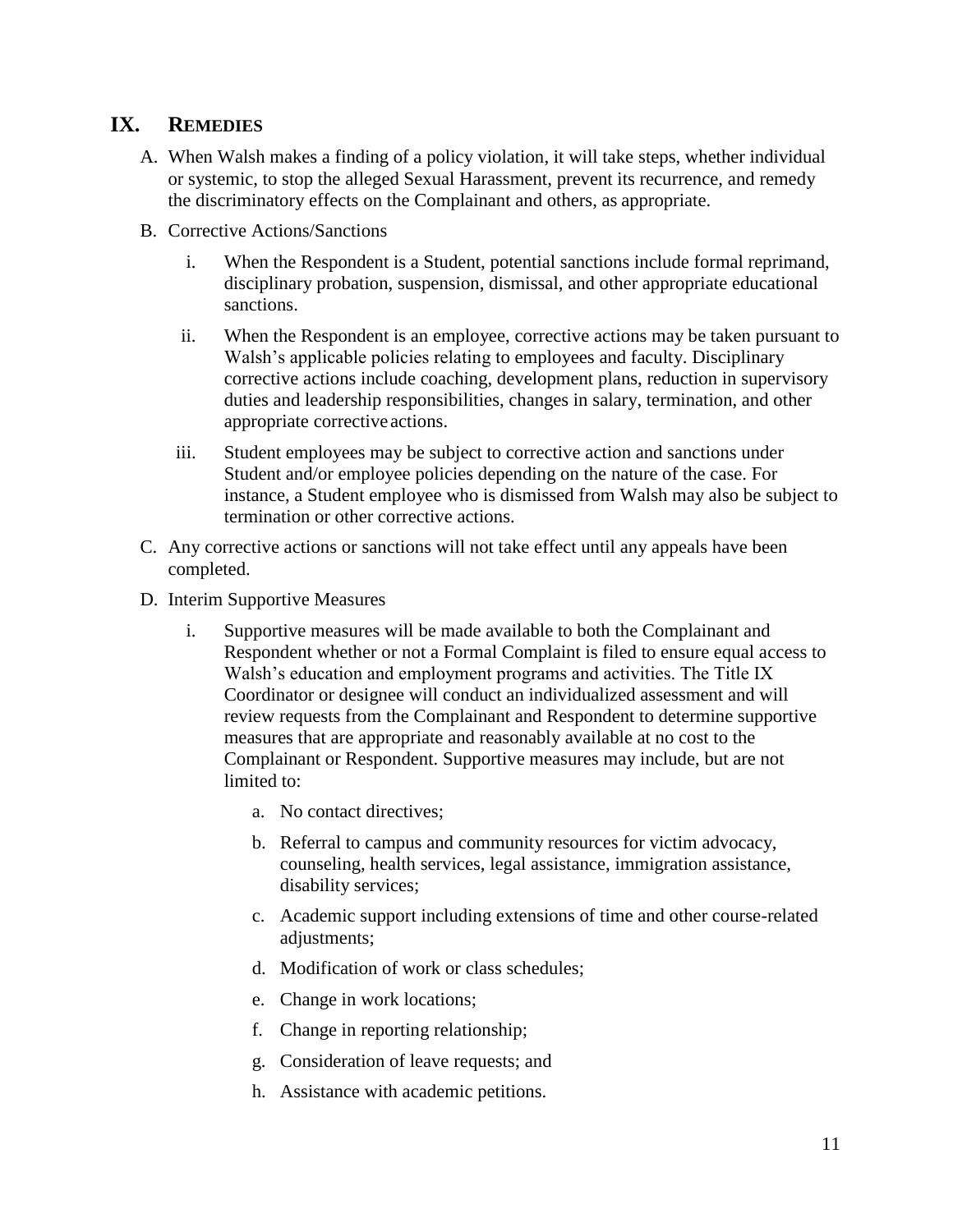- ii. During the period of any investigation a Respondent can be put on administrative leave if they are an employee of Walsh. If the Respondent is a Student of Walsh, they may be removed from educational activities following an individualized safety and risk analysis determines that the Respondent poses an imminent threat to the physical health or safety of anyone due to the allegations made. If a Student is removed from educational activities in this way, they have the right to challenge the determination of the safety and risk analysis.
- iii. The Title IX Coordinator or designee will coordinate the provision of interim supportive measures. Parties will not be required to arrange such measures by themselves but may need to participate in communication with supervisors, faculty, and other Walsh employees with a need to know.
- iv. Walsh will maintain as confidential any supportive measures provided to the Complainant or Respondent to the extent that maintaining such confidentiality would not impair the ability of Walsh to provide the supportive measures.
- E. Other Remedial Measures
	- i. When Walsh is unable to proceed with investigative resolution, such as lack of information in the report or request by the Complainant that an investigation not move forward, Walsh may take other remedial measures as appropriate to remedy the effects of the alleged Sexual Harassment and/or prevent its recurrence. Remedial measures may also be implemented when it is determined that inappropriate behavior occurred, but that the behavior did not rise to the level of a policy violation.
	- ii. Remedial measures may include and are not limited to:
		- a. Providing training on Sexual Harassment;
		- b. Increasing security in a designated space;
		- c. Changing policy or procedure; and
		- d. Conducting climate checks.

### **X. FALSE ALLEGATIONS**

- A. It is a violation of this policy for anyone to make a false allegation of Sexual Harassment in bad faith. Corrective actions or sanctions may be imposed on individuals who in bad faith make false allegations of Sexual Harassment.
- B. The absence of a finding of a policy violation is not equivalent to finding that the Complainant acted in bad faith.

#### **XI. PROCESS ABUSE**

- A. No member of the Walsh Community may:
	- i. Obstruct, prohibit, exert improper influence over, or interfere with any individual making a report, participating in a process, or carrying out a responsibility covered by this policy;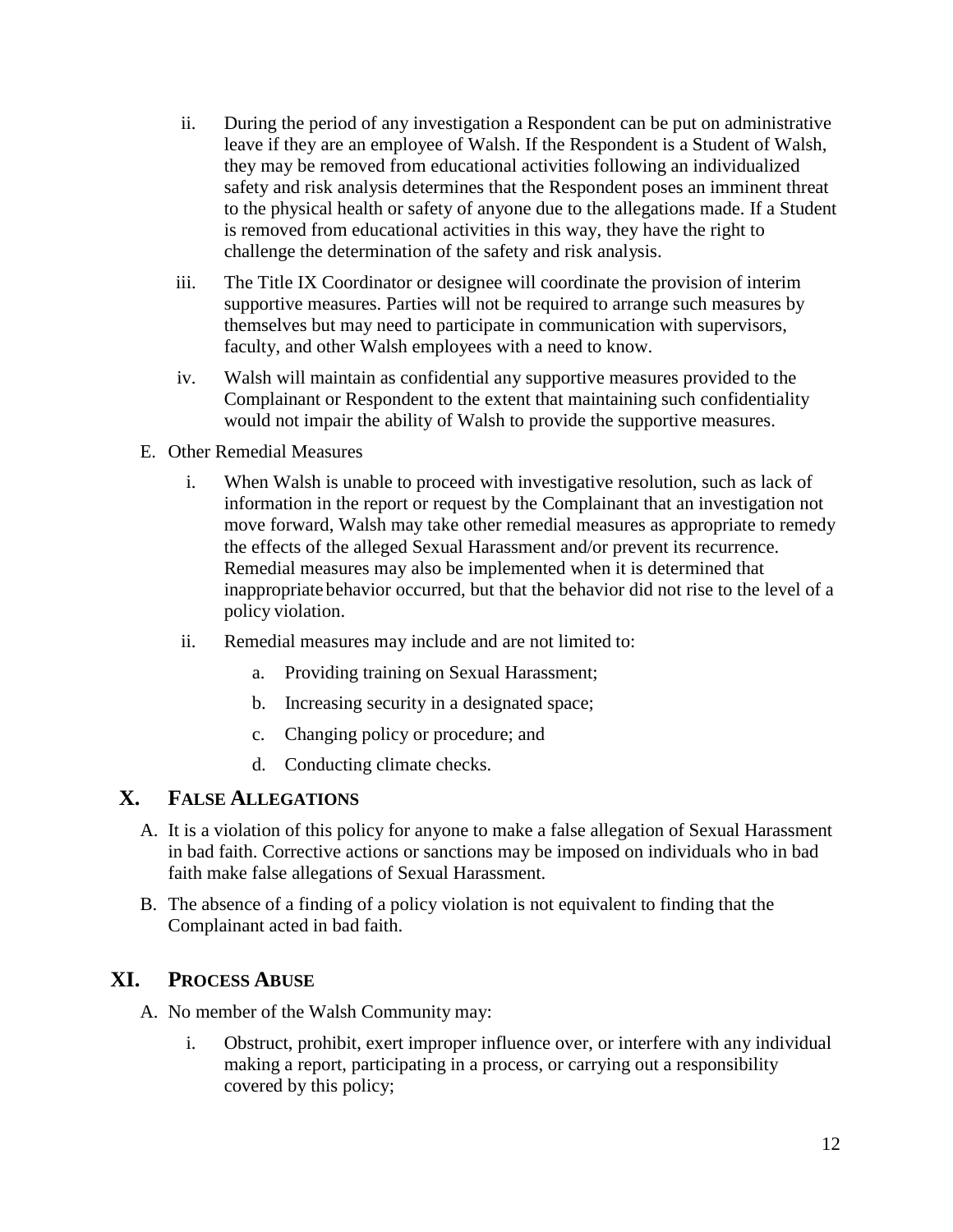- ii. Make, in bad faith, materially false statements in or related to a process covered by this policy;
- iii. Disrupt or interfere with the orderly conduct of any proceeding conducted under this policy; or
- iv. Fail to comply with any directive, sanction, or corrective action issued pursuant to this policy.

## **XII. TRAINING**

Walsh conducts ongoing prevention, awareness and training programs for employees and students to facilitate the goals of this policy.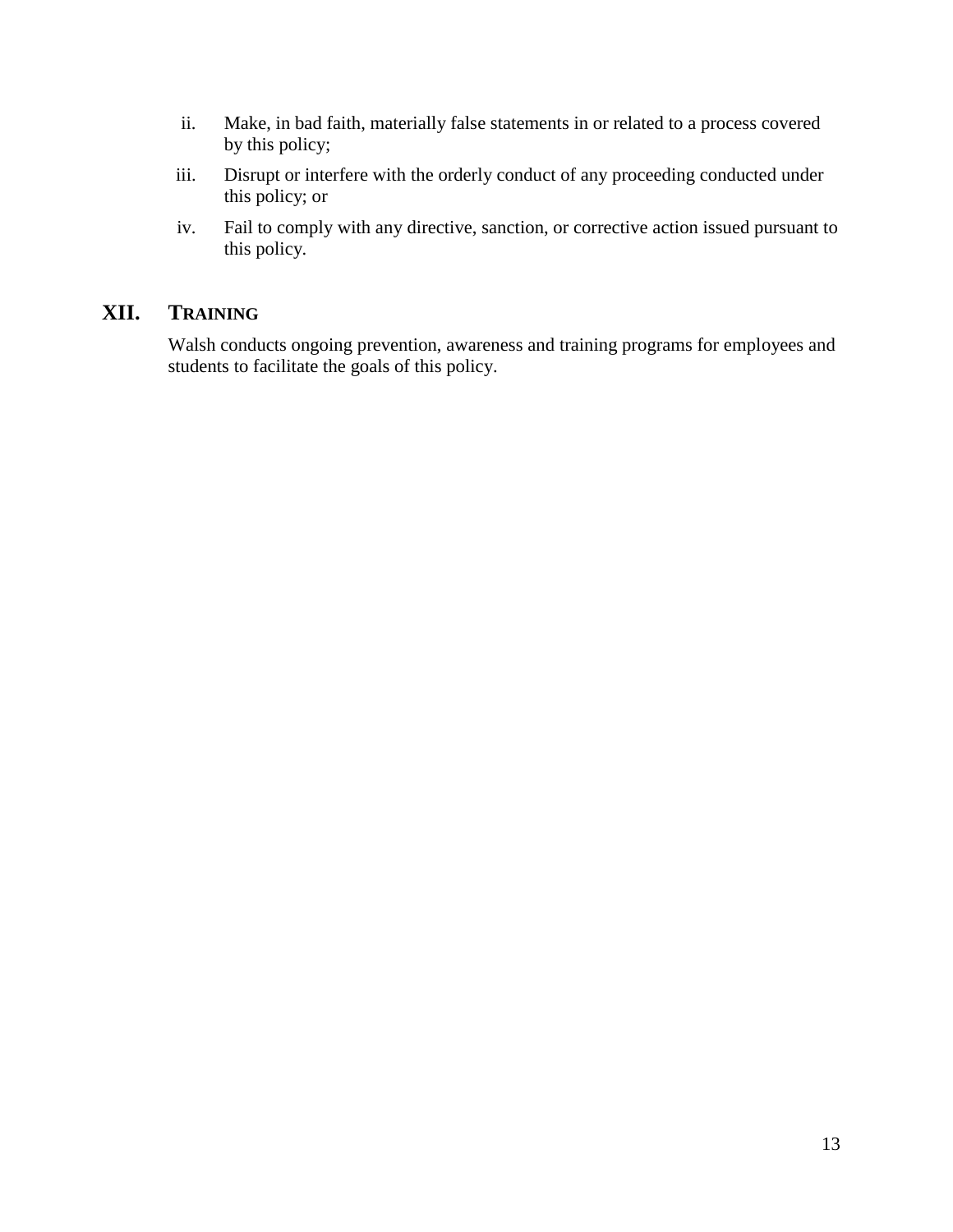## **PROCEDURE**

#### **I. INITIAL ASSESSMENT**

- A. Upon receiving a report, the Title IX Coordinator will provide information to the Complainant on the availability of supportive measures, the right to file a Formal Complaint, and how to file a Formal Complaint.
- B. Under direction of the Title IX Coordinator, all reports of Sexual Harassment are reviewed for an initial assessment of the reported information. Available resolution options will be guided by the availability of information and evidence suggesting that a policy violation may have occurred; Walsh's obligation to investigate and provide appropriate remedies to eliminate, prevent, and address the effects of the prohibited conduct; and the availability or desire of the Complainant to participate in an investigation or other resolution.
- C. Upon completion of an initial assessment, the Title IX Coordinator or designee will determine the available options for resolution and will communicate these options to the parties.
- D. If the Complainant or Walsh elects to file a Formal Complaint, the Title IX Coordinator will provide written notice to the Respondent within ten days including:
	- i. The actual allegations of facts that constitute Sexual Harassment and any evidence that supports this;
	- ii. That there is a presumption of innocence in their favor;
	- iii. That all parties are entitled to an advisor of their choice;
	- iv. That all parties can inspect and review evidence; and,
	- v. Information regarding any code of conduct provisions that prohibit false statements made in bad faith.

#### **II. DISMISSAL OF A COMPLAINT**

- A. In the event that prior to, or in the course of, an investigation, Walsh determines that the allegations fail to meet the definition of Sexual Harassment or did not occur while in the United States and under Walsh's educational program or activity, the investigation and Formal Complaint shall be dismissed. Formal Complaints may still be resolved through an informal resolution process as outlined above or according to procedures set forth in the Student Code of Conduct.
- B. Walsh also reserves the right to dismiss the Formal Complaint and stop the investigation if:
	- i. The Complainant notifies the Title IX Coordinator in writing that they wish to withdraw their Formal Complaint;
	- ii. The Respondent is no longer enrolled in or employed by Walsh; or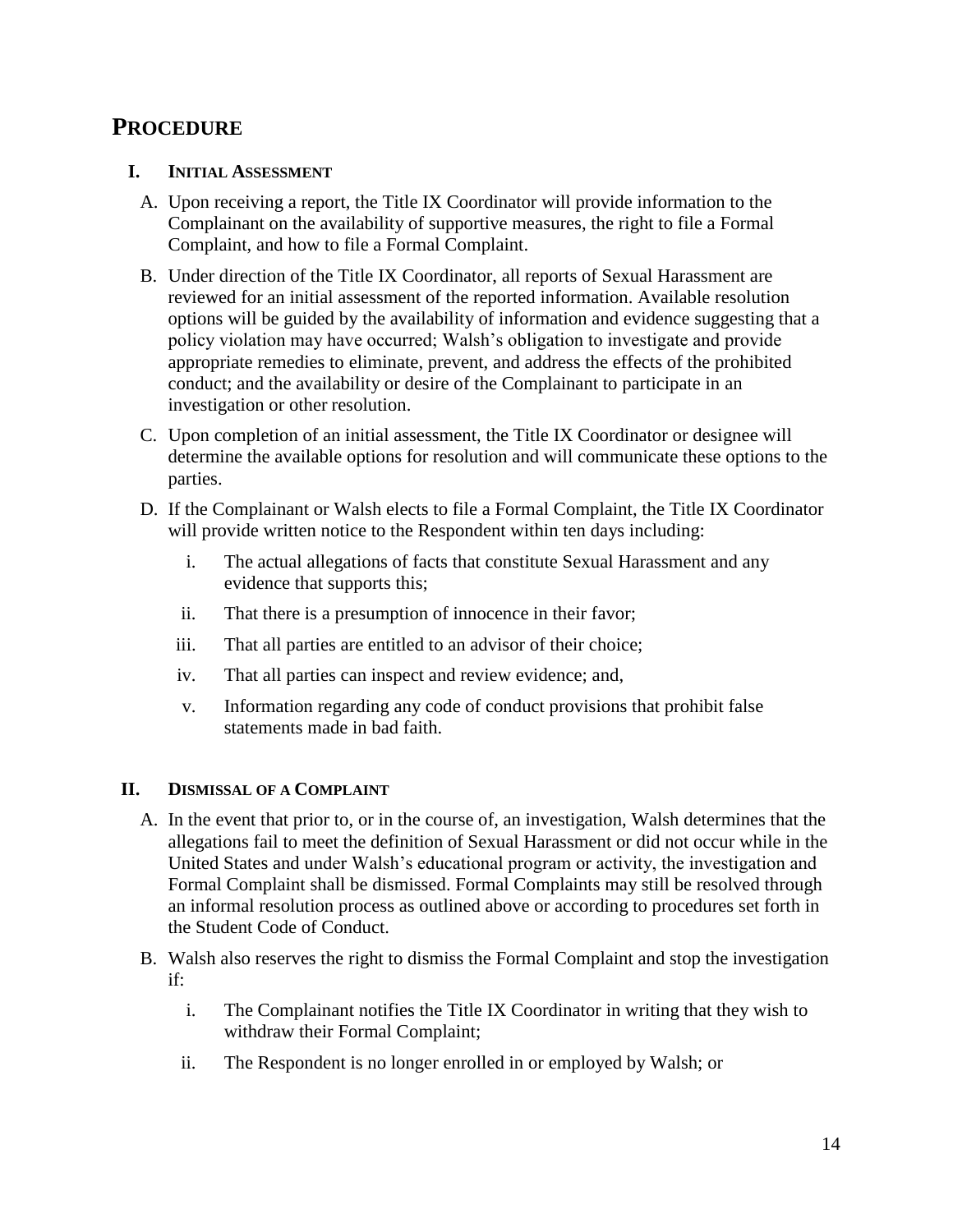- iii. Specific circumstances prevent the school from gathering sufficient evidence to reach a determination about allegations (e.g. lack of participation in the investigative process by parties or witnesses).
- C. If Walsh dismisses the Formal Complaint for any reason, either party may appeal the decision as outlined in this policy's appeals process.

#### **III. INFORMAL RESOLUTION**

- A. Informal resolution may be utilized in some circumstances if a Formal Complaint is filed.
- B. The usage of an informal resolution process is limited in a number of ways:
	- i. Informal resolution is unavailable if the Respondent is an employee of the school.
	- ii. Informal resolution may only be used if any and all parties to an investigation agree to it.
- C. In all cases, Walsh will inform the parties of the right to end the informal resolution process at any time. If a party chooses to end the informal resolution process, Walsh will inform the Complainant of options, including the option to begin the investigative resolution process.
- D. Walsh will provide a facilitator, mediator, or decision-maker that is free from conflicts of interest and has received training under Title IX in order to facilitate resolution of the Formal Complaint.
- E. Informal resolution can take any form that the parties agree upon. The Title IX Coordinator or designee will work with the parties to develop a form of resolution that adequately resolves the needs of the parties. This may include:
	- i. *Facilitated Dialogue*: A structured and facilitated conversation between two or more individuals, including, but not limited to the Complainant and the Respondent, which allows for voices to be heard and perspectives to be shared. Depending on stated interests, participants may work towards the development of a shared agreement.
	- ii. *Shuttle Mediation*: An indirect version of the facilitated dialogue.
	- iii. *Circle of Accountability*: A facilitated interaction between the Respondent and Walsh faculty and/or staff designed to provide accountability, structured support, and the creation of an educational plan.
- F. Depending on the form chosen, it may be possible for a Complainant to maintain anonymity throughout the informal resolution process.
- G. As part of the resolution process, additional measures (including, but not limited to educational programming, training, regular meetings with an appropriate Walsh individual or resource, extensions of no contact orders, or counseling sessions) may be agreed upon.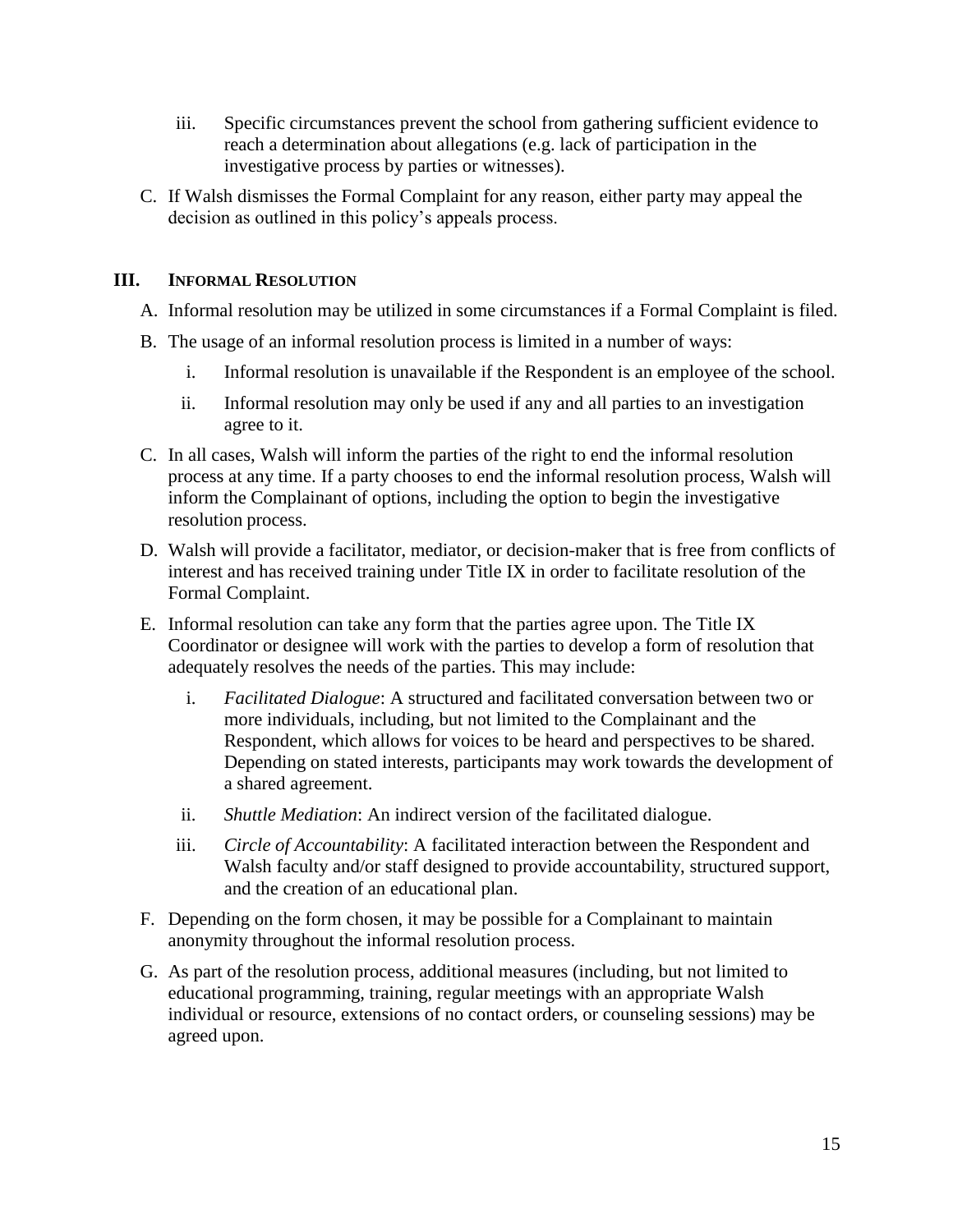#### **IV. FORMAL RESOLUTION & HEARINGS**

- A. Under the direction of the Title IX Coordinator, Walsh may resolve a report of Sexual Harassment through its formal resolution process when the alleged Sexual Harassment, if true, would be prohibited under applicable Walsh policy. In instances when informal resolution is inappropriate, when any party requests, or when Walsh requires formal investigation, Walsh will consider the concerns and rights of all parties and provide a prompt, fair, impartial, and equitable process.
- B. Investigation
	- i. Following the filing of a Formal Complaint, an Investigator will be assigned to the case by the Title IX Coordinator. During the investigation, the Investigator will seek to meet separately with the Complainant, Respondent, and any relevant witnesses who may have information relevant to the incident. The Investigator may also gather or request other relevant information or evidence when available and appropriate. Both the Complainant and Respondent will be asked to identify witnesses and provide other relevant information in a timely manner to facilitate prompt resolution of the case. All investigations are conducted by an individual trained on Title IX.
	- ii. Although both the Complainant and Respondent are advised to participate in the investigation process to enable a fair and equitable resolution to any case, neither the Complainant nor the Respondent are required to participate in the investigation process.
	- iii. Formal Complaints of sexual harassment may be consolidated were the allegations arise out of the same facts or circumstances.
	- iv. During the investigation process, parties have an equitable right to:
		- a. Receive notice of the allegations before participating in an interview with sufficient time to prepare formeaningful participation;
		- b. A process with reasonably prompt timeframes, with extensions for good cause, as described in the Procedure section below;
		- c. Present relevant information to the Investigator, including evidence and witnesses;
		- d. Receive timely and equal access to any relevant information, documentation, and evidence gathered during the investigation;
		- e. Have an advisor of their choosing, or through appointment by Walsh, including an attorney, advocate, or other support person who is not a potential witness in the investigation or could otherwise compromise the investigation, who provides support throughout the formal resolution process, including being present for any meetings or hearings; and
		- f. Investigators who are adequately trained to resolve cases of alleged Sexual Harassment, are familiar with applicable policies and procedures, and who do not have a conflict of interest or bias for or against either party.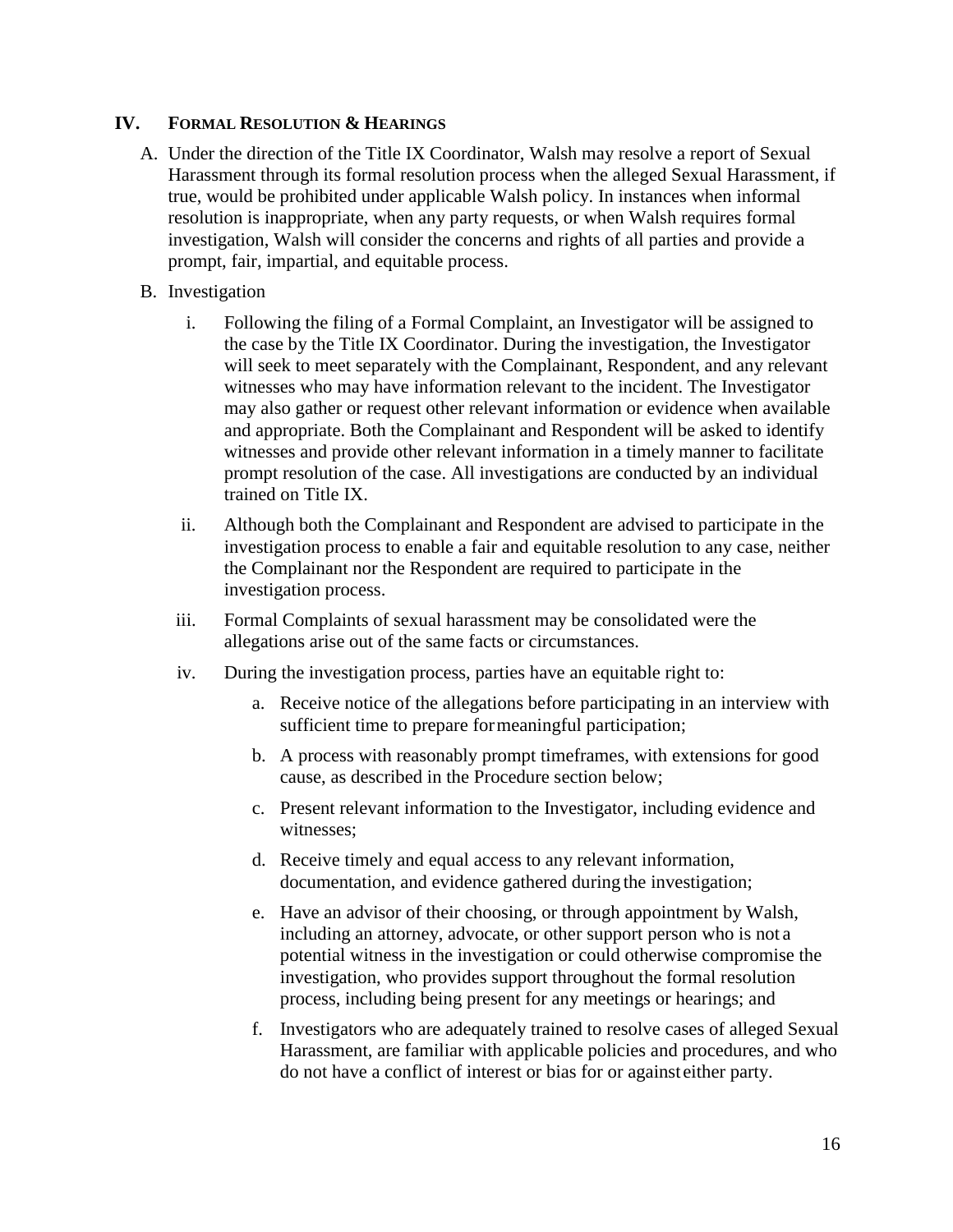- v. Walsh must provide a written notice of the date, time, location, participants, and purpose of all hearings, investigative interviews, or other meetings to all parties whose participation is invited or expected with sufficient time for the party to prepare to participate.
- vi. Walsh will not restrict the ability of a Complainant or Respondent to discuss the allegations under investigation or to gather and present relevant evidence.
- vii. Credibility determinations may not be based on a person's status as a Complainant, Respondent, or witness.
- viii. Following the completion of the investigation, the Investigator will complete an investigative report on the allegations contained in the Formal Complaint. Before the report is finalized, the Investigator will send to each party and their advisors an electronic or hard copy of all evidence that is directly related to the allegations. Walsh must include all evidence directly related to the allegations, even if the investigator does not intend to rely on that evidence in making a determination of responsibility. The parties then have at least ten days to provide a written response, which the Investigator will consider before finalizing the investigative report. The finalized report is then circulated for no less than ten days before a hearing is held.

#### C. Hearings

- i. All hearings are overseen by a Decision Maker(s). All Decision Maker(s) have received special training on how to be impartial and are assigned to cases by the Title IX Coordinator to avoid any bias and present an objective analysis of the evidence. In no case is the Investigator for a given case also the Decision Maker(s).
- ii. The Respondent is presumed not responsible for the alleged conduct until a determination regarding responsibility is made at the end of the investigation and hearings.
- iii. The Decision Maker(s) will not require, allow, rely upon, or otherwise use questions or evidence that constitute, or seek disclosure of, information protected under a legally recognized privilege, unless the person holding the privilege has waived it.
- iv. Credibility determinations may not be based on a person's status as a Complainant, Respondent, or witness.
- v. Hearings are not legal proceedings and do not follow courtroom procedure or the formal rules of evidence. During any hearings, each party must have an advisor present to ask questions to the other party. This advisor does not need to be licensed to practice law and may be a person of the party's choice or, if they do not have an advisor, Walsh will provide an advisor for them.
- vi. Questioning & Cross-Examinations
	- a. The Decision Maker(s) may question individual parties and witnesses.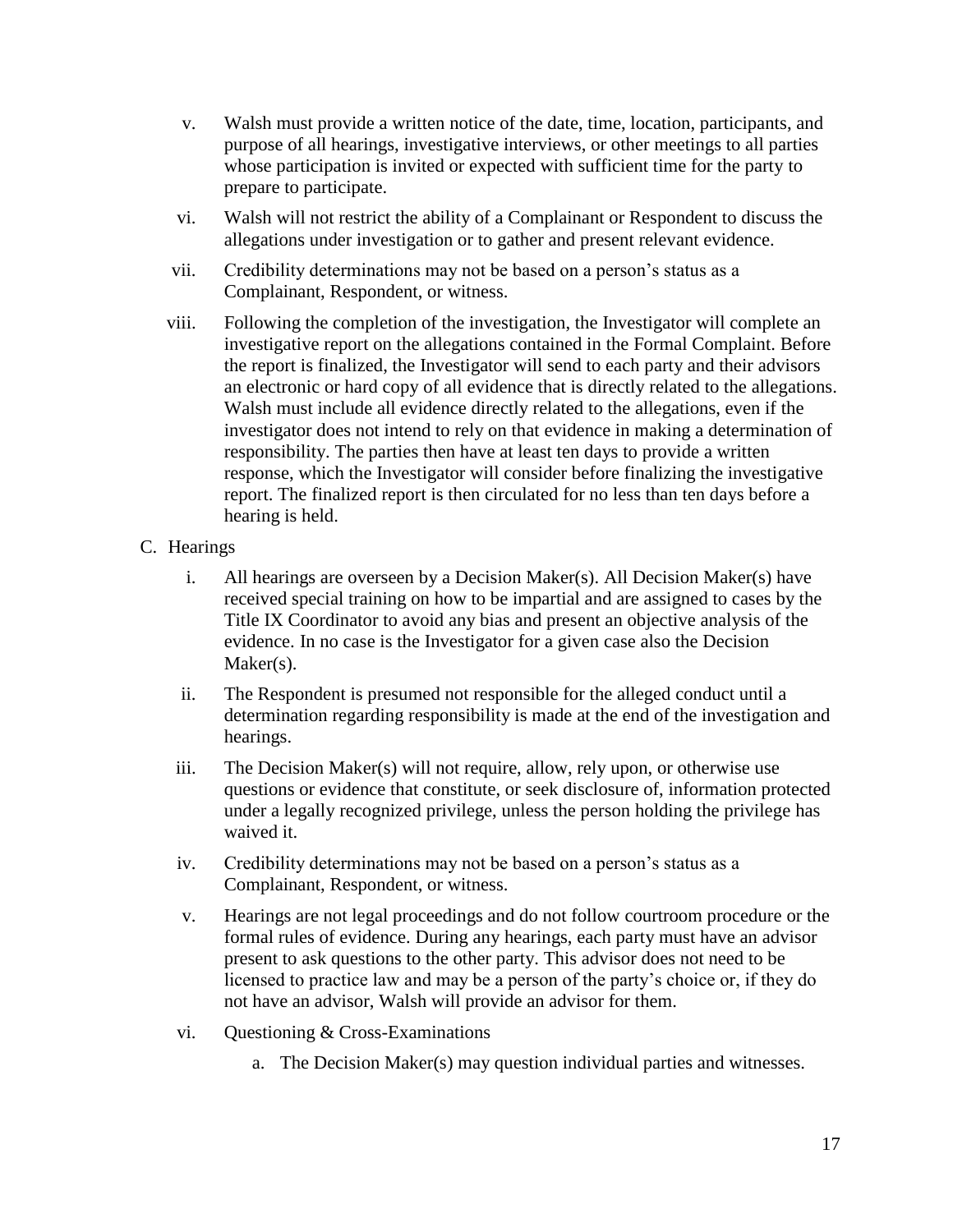- b. Parties will have the opportunity to cross-examine the party or witness. Parties may never ask questions directly, and questions must be asked to the other party through the use of a party's advisor. All questions asked must be relevant. Any questions determined not to be relevant by the Decision Maker(s) are not required to be answered.
- c. If a party or witness is absent from the live hearing or refuses to answer cross-examination or other questions, the Decision Maker(s) may not rely on any statement of that person in reaching a determination of responsibility. The Decision Maker(s) may not draw an inference about the determination regarding responsibility based solely on a party's or witness' absence from the live hearing or refusal to answer crossexamination or other questions.
- vii. If, at any point during the hearing, the Decision Maker(s) determines that unresolved issues exist that could be clarified through additional investigation time, the Decision Maker(s) may suspend the hearing and reconvene it in a timely manner that accommodates further investigation.
- viii. Hearings may be conducted virtually through the use of technology at Walsh's discretion. However, if either the Complainant or Respondent asks to be in separate rooms, Walsh must grant this request and provide appropriate technology to allow for simultaneous participation.
- ix. All hearings will be memorialized through an audio or audiovisual record or transcript of the live hearing. The recording or transcript will be made available for parties to inspect and review following their completion.
- D. Resolution
	- i. The Decision Maker(s) will communicate his or her decision to both parties, concurrently. The Decision Maker(s) will communicate the decision in writing and orally as soon as possible after the hearing. In all cases, the Decision Maker(s) will send the parties a final outcome letter within ten days of the conclusion of the hearing.
	- ii. The Decision Maker(s) bases all conclusions by examining all evidence from the investigation and the hearing. Their conclusion is based on the Preponderance of the Evidence standard: If the evidence indicates that it is more likely than not that Respondent committed the alleged act(s), then Respondent will be found responsible for violating this policy.
	- iii. The Decision Maker(s)'s written decision must include the following information:
		- a. Identification of the allegations potentially constituting Sexual Harassment;
		- b. A description of the procedural steps taken from the receipt of the Formal Complaint through the determination, including any notifications to the parties, interviews with parties and witnesses, site visits, methods used to gather other evidence, and hearings held;